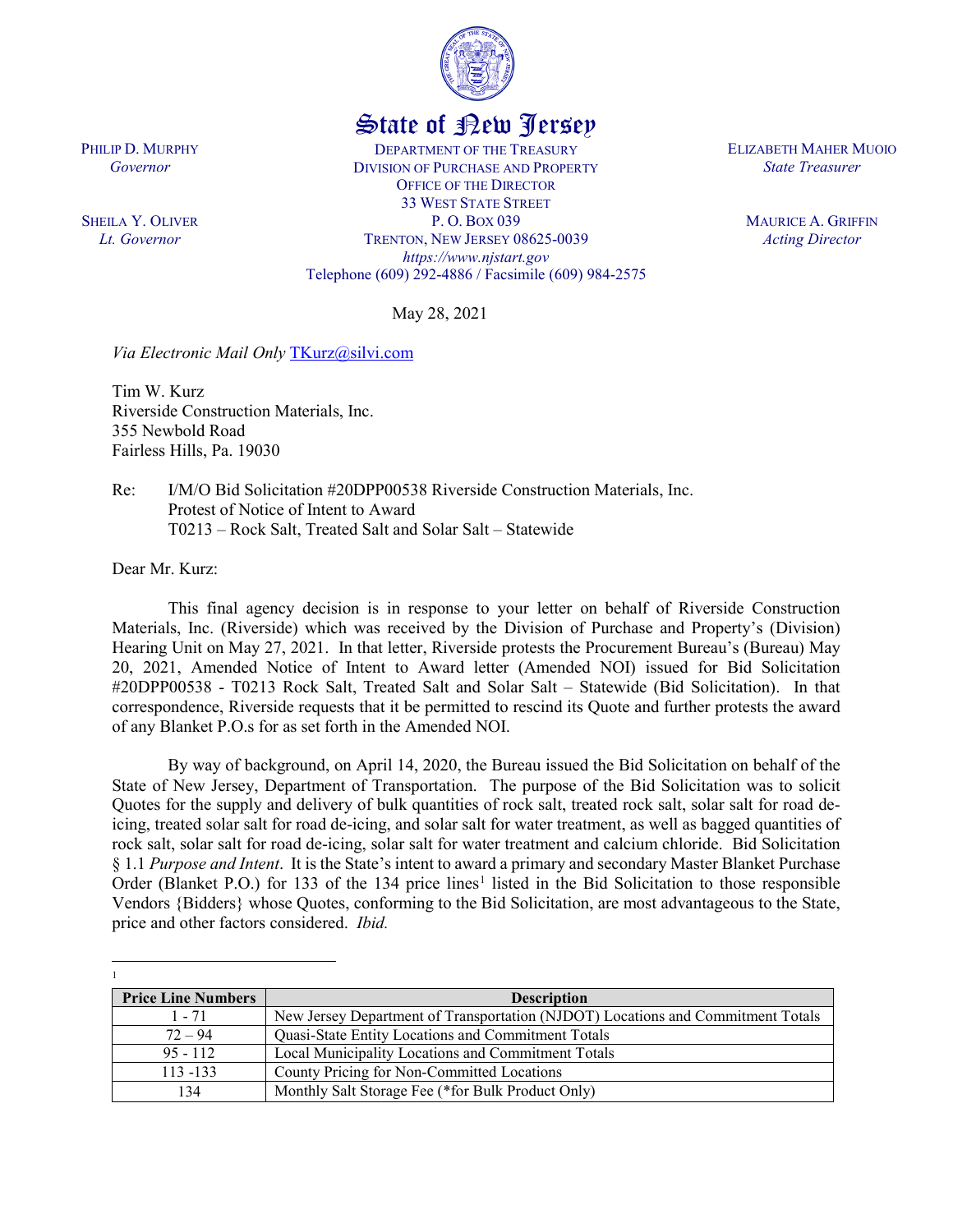On June 16, 2020, the Division's Proposal Review Unit opened eleven (11) Quotes submitted by the submission deadline of 2:00 p.m. eastern time. After conducting a preliminary review of the Quotes received, those Quotes which conformed to the mandatory requirements for Quote submission were forwarded to the Bureau for review and evaluation consistent with the requirements of Bid Solicitation Section 6.6 *Evaluation Criteria.*

After completing its review and evaluation, on April 1, 2021, the Bureau prepared a Recommendation Report that recommended that Blanket P.O.s be awarded to Atlantic Salt, Inc. (Atlantic); Chemical Equipment Labs of DE, Inc. (Chemical); Morton Salt, Inc. (Morton); Riverside Construction Materials, Inc. (Riverside); East Coast Sale Dist. Inc., (East Coast); and American Rock Salt, Co. LLC (American). On April 13, 2021, the Bureau issued a Notice of Intent to Award advising all Vendors {Bidders} that it was the State's intent to award Blanket P.O.s consistent with the April 1, 2021, Recommendation Report.

On April 20, 2021, Chemical wrote to the Bureau and requested that it be permitted to withdraw its Quote. That request to withdraw was accepted by the Bureau. Additionally, on April 20, 2021, Atlantic submitted a protest requesting that it be permitted withdraw its submitted Quote and requesting that the Bid Solicitation and the NOI be declared null and void. On May 19, 2021, the Division issued its final agency decision which accepted Atlantic's request to withdraw its Quote but denied the request that the Bid Solicitation and the NOI be declared null and void.

Following the issuance of that final agency decision, on May 20, 2021, the Bureau prepared a Revised Recommendation Report that recommended that those price line which had previously been listed for award to Chemical or Atlantic be awarded to Cargill Incorporated Salt (Cargill); Morton; and Riverside. On May 20, 2021, the Bureau issued the Amended NOI advising all Vendors {Bidders} that it was the State's intent to award Blanket P.O.s consistent with the April May 20, 2021, Recommendation Report.

On May 27, 2021, Riverside submitted a protest to the Division's Hearing Unit stating:

Riverside Construction Materials, Inc. formally rescinds our bid, and protests your intent to award, the supply of bulk Rock Salt, Treated Salt, and Solar Salt Statewide.

The excessive amount of time that has passed (7 months) since we submitted our bid are no longer valid due to steep increases in the supply chain.

In consideration of Riverside's protest, I have reviewed the record of this procurement, including the Bid Solicitation, the Quotes received, Riverside's protest, the relevant statutes, regulations, and case law. This review of the record has provided me with the information necessary to determine the facts of this matter and to render an informed final agency decision on the merits of the protest.

As noted above, Riverside states that time between Quote submission and the issuance of the NOI/Amended NOI was "excessive" and that it can no longer hold its Quote pricing due to "steep increases in the supply chain". Riverside requests that it be permitted to withdraw its Quote and challenges the award of any Blanket P.O.s in response to the Bid Solicitation – essentially, Riverside requests that the Bid Solicitation, the NOI and the Amended NOI be declared null and void.

The goal of New Jersey's statutory and regulatory laws governing State procurement is that an "award shall be made with reasonable promptness, after negotiation with bidders where authorized, by written or electronic notice to that responsible bidder whose bid, conforming to the invitation for bids, will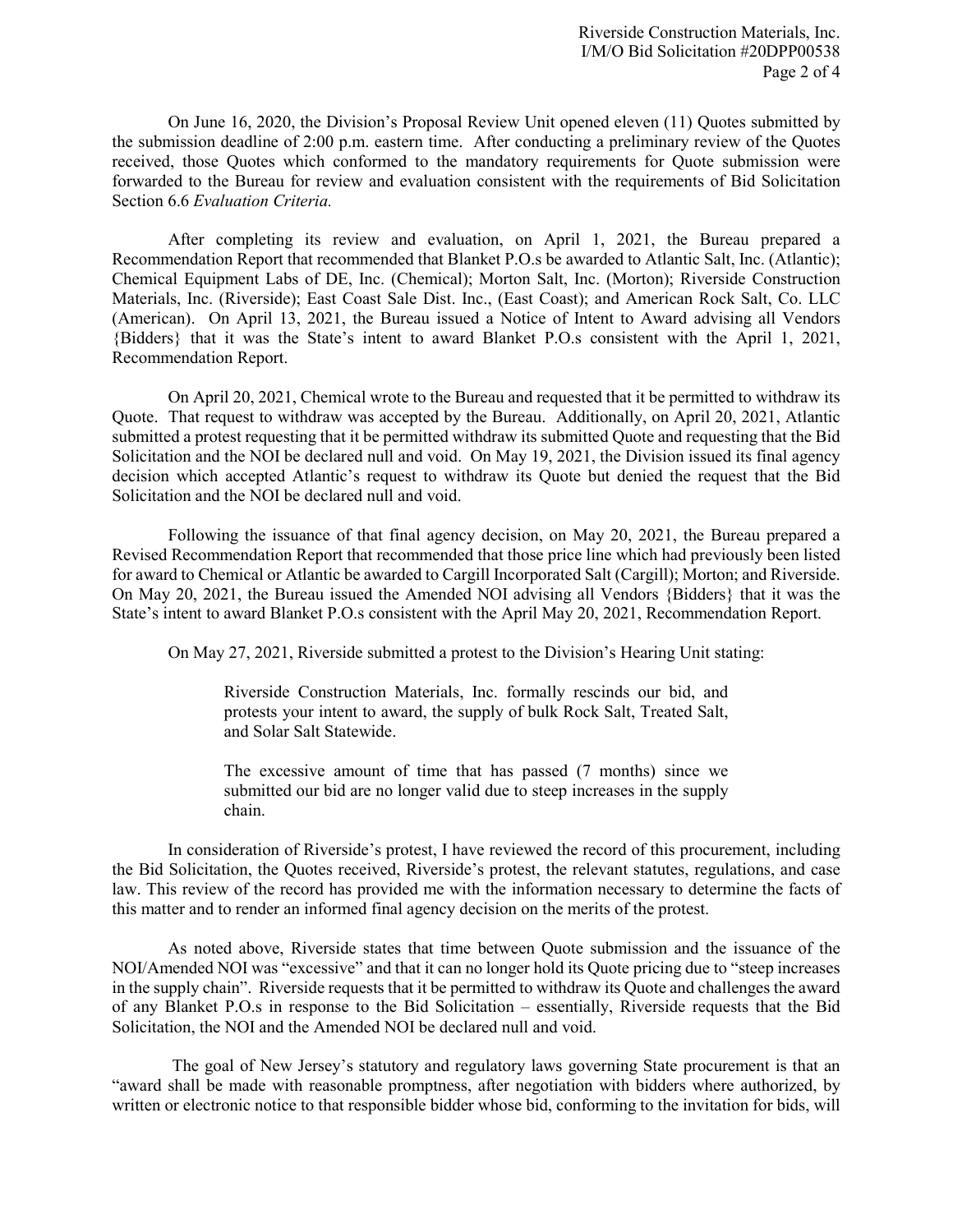be most advantageous to the State, price and other factors considered." *N.J.S.A.* 52:34-12a.(g). "Courts have interpreted this provision as conferring broad discretion on the Director of the Division of Purchase and Property to determine which bid will be most advantageous to the State. *State v. Ernst & Young, L.L.P.*, 386 N.J. Super. 600, 619 (App. Div. 2006). "The reasonableness of the time period for an award of a State contract will obviously be dependent on the facts and circumstances of the particular procurement." *In re Bellmawr Truck Repair Co.*, 2017 N.J. Super. Unpub. LEXIS 308, \*6, 2017 WL 490529, citing*, Barrick v. State*, 218 N.J. 247, 253, (2014) (upholding an award made sixteen months after the submission of bids). Bidders are put on notice of this through Bid Solicitation Section 7.2 *Final Award* which states in part "Blanket P.O. awards will be made with reasonable promptness by written notice to those responsible Vendors {Bidders} whose Quotes, conforming to this Bid Solicitation, are most advantageous to the State, price, and other factors considered." The Bureau did not specify an award date in the Bid Solicitation as there are a number of factors that can delay the time it takes for the Bureau to complete the evaluation of Quotes received, including the complexity of the Bid Solicitation, the total number of Quotes received and whether there is a need to request clarification or additional information from any Vendor {Bidder}.

The Bid Solicitation was issued on April 14, 2020; on June 16, 2020 the Proposal Review Unit opened eleven (11) Quotes. On August 7, 2020, the Bureau requested Best and Final Offers from the Vendors {Bidders}, with responses due no later than August 12, 2020. This Bid Solicitation sought pricing for nine different categories of salt to be delivered to over 100 discrete locations across the State, and a review of 134 price lines in total for each of the 11 Quotes that were submitted. In reviewing the Quotes submitted, the Bureau took all reasonable steps to conduct a thorough Quote evaluation and to make an award as expeditiously as possible for to those Vendors {Bidders} whose Quotes were most advantageous to the State, price and other factors considered.

The time between the submission of Quotes and the issuance of the NOI left all Vendors {Bidders} on an even playing field at the time of Quote submission through the issuance of the NOI. All Vendors {Bidders} were aware that prices quoted were to remain firm to through the issuance of the Blanket P.O. See Bid Solicitation Section 4.4.5 *State-Supplied Price Sheet*, and State of New Jersey Standard Terms and Conditions Section 6.1 *Price Fluctuation During Contract* states in part that "[u]nless otherwise agreed to in writing by the State, all prices quoted shall be firm through issuance of contract or purchase order and shall not be subject to increase during the period of the contract." Notably, the Bid Solicitation did not specify a date certain when the Blanket P.O. would begin. Rather, Bid Solicitation Section 5.2 *Blanket P.O. Term and Extension Option* stated in part "[i]f delays in the procurement process result in a change to the anticipated Blanket P.O. Effective Date, the Vendor {Bidder} agrees to accept a Blanket P.O. for the full term of this Blanket P.O." To that end, "[t]he award of a contract pursuant to *N.J.S.A.* 52:34-  $12(g)$  generally will not be disturbed absent a showing of bad faith, corruption, fraud or gross abuse of discretion." *Ibid., citing, Commercial Cleaning Corp. v. Sullivan*, 47 N.J. 539, 549 (1966).

The New Jersey Courts have long recognized that the purpose of the public bidding process is to "secure for the public the benefits of unfettered competition." *Meadowbrook Carting Co. v. Borough of Island Heights*, 138 N.J. 307, 313 (1994). To that end, the "public bidding statutes exist for the benefit of the taxpayers, not bidders, and should be construed with sole reference to the public good." *Borough of Princeton v. Board of Chosen Freeholders*, 169 N.J. 135, 159-60 (1997). The objective of New Jersey's statutory procurement scheme is "to guard against favoritism, improvidence, extravagance and corruption; their aim is to secure for the public the benefits of unfettered competition." *Barrick v. State of New Jersey*, 218 N.J. 247, 258 (2014) (citing *Keyes Martin & Co. v. Dir. of Div. of Purchase and Prop*., 99 N.J. 244, 256 (1985)). Here, Riverside offers nothing more than its own opinion that the time from Quote opening to the issuance of the NOI was too long a period for the award of this contract. It fails to offer any facts to support that its perceived delay restricted competition or favored particular bidders; or how the Bureau's actions demonstrate "bad faith, corruption, fraud or gross abuse of discretion" such that the NOI should be set aside and the Bid Solicitation declared null and void requiring a re-procurement. The Division has